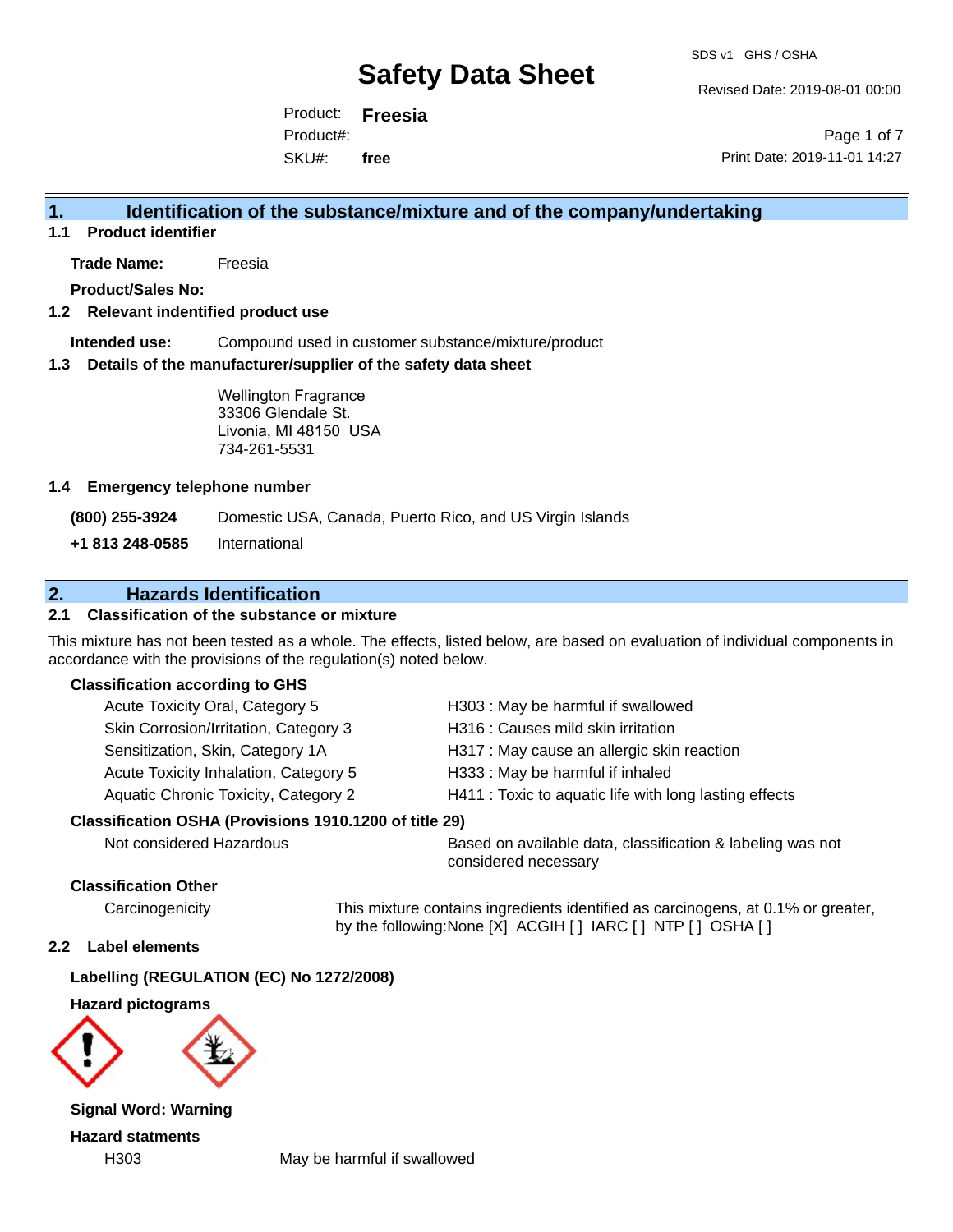#### SDS v1 GHS / OSHA

# **Safety Data Sheet**

Product: **Freesia** SKU#: Product#: **free**

| H316                            | Causes mild skin irritation                                             |
|---------------------------------|-------------------------------------------------------------------------|
| H317                            | May cause an allergic skin reaction                                     |
| H333                            | May be harmful if inhaled                                               |
| H411                            | Toxic to aquatic life with long lasting effects                         |
| <b>Precautionary Statements</b> |                                                                         |
| <b>Prevention:</b>              |                                                                         |
| P <sub>272</sub>                | Contaminated work clothing should not be allowed out of the workplace   |
| P <sub>273</sub>                | Avoid release to the environment                                        |
| Response:                       |                                                                         |
| $P302 + P352$                   | IF ON SKIN: Wash with soap and water                                    |
| $P304 + P312$                   | IF INHALED: Call a POISON CENTER or doctor/physician if you feel unwell |
| P312                            | Call a POISON CENTER or doctor/physician if you feel unwell             |
| $P333 + P313$                   | If skin irritation or a rash occurs: Get medical advice/attention       |
| P363                            | Wash contaminated clothing before reuse                                 |
| P391                            | <b>Collect Spillage</b>                                                 |
|                                 |                                                                         |

#### **2.3 Other Hazards**

**no data available**

# **3. Composition/Information on Ingredients**

### **3.1 Mixtures**

This product is a complex mixture of ingredients, which contains among others the following substance(s), presenting a health or environmental hazard within the meaning of the UN Globally Harmonized System of Classification and Labeling of Chemicals (GHS):

| CAS#<br>Ingredient       | EC#                                            | Conc.<br>Range | <b>GHS Classification</b>           |
|--------------------------|------------------------------------------------|----------------|-------------------------------------|
| 84-66-2                  | 201-550-6                                      | $40 - 50%$     | H316; H402                          |
| Diethyl phthalate        |                                                |                |                                     |
| 120-51-4                 | 204-402-9                                      | $20 - 30 \%$   | H302; H313; H400; H411              |
| <b>Benzyl Benzoate</b>   |                                                |                |                                     |
| 8050-15-5                | $232 - 476 - 20 - 30 \%$                       |                | H402; H412                          |
|                          | Methyl ester of rosin (partially hydrogenated) |                |                                     |
| $80 - 54 - 6$            | 201-289-8                                      | $2 - 5 \%$     | H227; H302; H315; H317; H361; H401; |
|                          | Butylphenyl Methylpropional                    |                | H412                                |
| 118-58-1                 | 204-262-9                                      | $2 - 5%$       | H303; H317; H320; H401; H412        |
| <b>Benzyl Salicylate</b> |                                                |                |                                     |
| 78-70-6                  | 201-134-4                                      | $2 - 5%$       | H227; H303; H315; H317; H319; H402  |
| Linalool                 |                                                |                |                                     |
| 1222-05-5 214-946-9      |                                                | $1 - 2 \%$     | H316; H400; H410                    |
|                          | Hexamethylindanopyran                          |                |                                     |
| 101-86-0                 | 202-983-3                                      | $1 - 2 \%$     | H303; H316; H317; H400; H411        |
|                          | Hexyl cinnamaldehyde                           |                |                                     |

Revised Date: 2019-08-01 00:00

Page 2 of 7 Print Date: 2019-11-01 14:27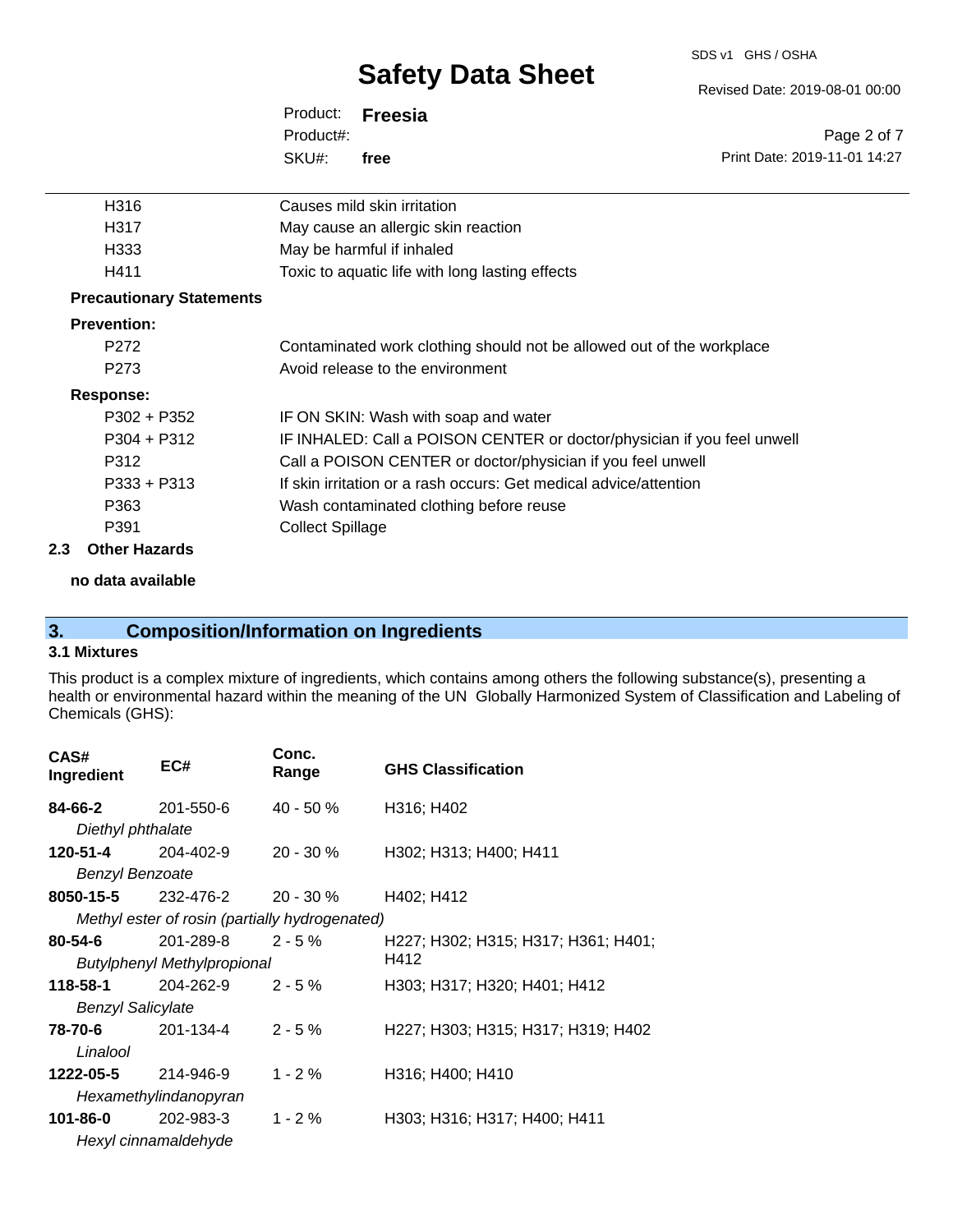Revised Date: 2019-08-01 00:00

Print Date: 2019-11-01 14:27

Page 3 of 7

Product: **Freesia** SKU#: Product#: **free**

| CAS#<br>Ingredient    | EC#                                      | Conc.<br>Range                                           | <b>GHS Classification</b>                                                                                     |
|-----------------------|------------------------------------------|----------------------------------------------------------|---------------------------------------------------------------------------------------------------------------|
| 31906-04-4            | 250-863-4                                | $0.1 - 1.0 %$                                            | H317; H402                                                                                                    |
|                       |                                          | Hydroxyisohexyl 3-cyclohexene carboxaldehyde             |                                                                                                               |
|                       |                                          | See Section 16 for full text of GHS classification codes |                                                                                                               |
|                       |                                          |                                                          | See Section 16 for full text of GHS classification codes which where not shown in section 2                   |
|                       |                                          | Total Hydrocarbon Content (% $w/w$ ) = 0.11              |                                                                                                               |
| 4.                    | <b>First Aid Measures</b>                |                                                          |                                                                                                               |
| 4.1                   | <b>Description of first aid measures</b> |                                                          |                                                                                                               |
| Inhalation:           |                                          |                                                          | Remove from exposure site to fresh air and keep at rest.<br>Obtain medical advice.                            |
| <b>Eye Exposure:</b>  |                                          |                                                          | Flush immediately with water for at least 15 minutes.<br>Contact physician if symptoms persist.               |
| <b>Skin Exposure:</b> |                                          |                                                          | Remove contaminated clothes. Wash thoroughly with water (and soap).<br>Contact physician if symptoms persist. |
| Ingestion:            |                                          |                                                          | Rinse mouth with water and obtain medical advice.                                                             |
|                       |                                          |                                                          | 4.2 Most important symptoms and effects, both acute and delayed                                               |
| <b>Symptoms:</b>      |                                          |                                                          | no data available                                                                                             |
| <b>Risks:</b>         |                                          |                                                          | Refer to Section 2.2 "Hazard Statements"                                                                      |
|                       |                                          |                                                          | 4.3 Indication of any immediate medical attention and special treatment needed                                |
| Treatment:            |                                          |                                                          | Refer to Section 2.2 "Response"                                                                               |
|                       |                                          |                                                          |                                                                                                               |
| 5.                    | <b>Fire-Fighting measures</b>            |                                                          |                                                                                                               |
| 5.1                   | <b>Extinguishing media</b>               |                                                          |                                                                                                               |
| Suitable:             |                                          |                                                          | Carbon dioxide (CO2), Dry chemical, Foam                                                                      |
| <b>Unsuitable</b>     |                                          |                                                          | Do not use a direct water jet on burning material                                                             |
|                       |                                          |                                                          | 5.2 Special hazards arising from the substance or mixture                                                     |
|                       | During fire fighting:                    |                                                          | Water may be ineffective                                                                                      |
|                       | 5.3 Advice for firefighters              |                                                          |                                                                                                               |
|                       | <b>Further information:</b>              |                                                          | Standard procedure for chemical fires                                                                         |
|                       |                                          |                                                          |                                                                                                               |

### **6. Accidental Release Measures**

**6.1 Personal precautions, protective equipment and emergency procedures**

Avoid inhalation and contact with skin and eyes. A self-contained breathing apparatus is recommended in case of a major spill.

#### **6.2 Environmental precautions**

Keep away from drains, soil, and surface and groundwater.

#### **6.3 Methods and materials for containment and cleaning up**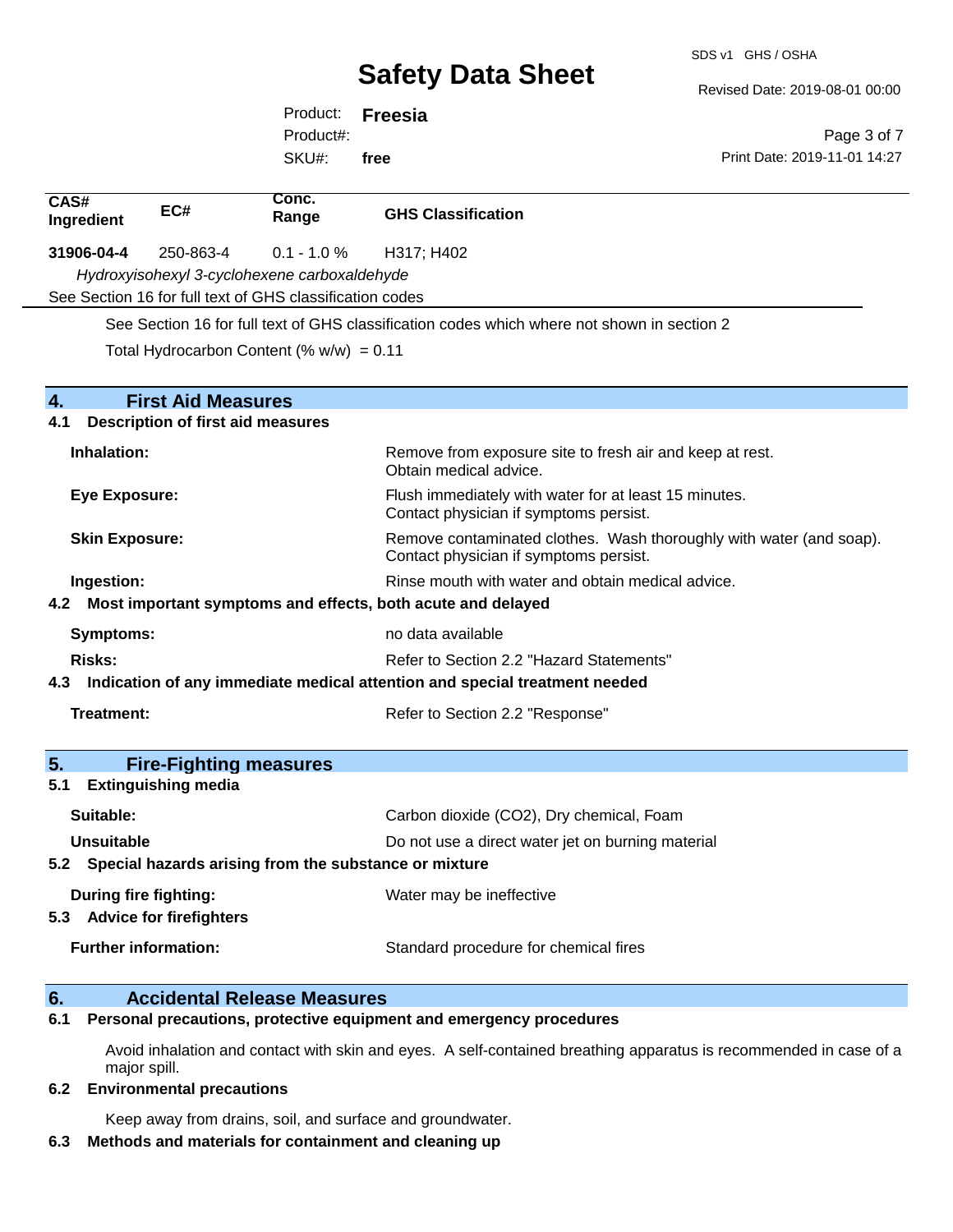Revised Date: 2019-08-01 00:00

Product: **Freesia** SKU#: Product#: **free**

Page 4 of 7 Print Date: 2019-11-01 14:27

Clean up spillage promptly. Remove ignition sources. Provide adequate ventilation. Avoid excessive inhalation of vapors. Gross spillages should be contained by use of sand or inert powder and disposed of according to the local regulations.

#### **6.4 Reference to other sections**

Not Applicable

# **7.** Handling and Storage<br> **7.1** Precautions for safe handling

#### **Precautions for safe handling**

Apply according to good manufacturing and industrial hygiene practices with proper ventilation. Do not drink, eat or smoke while handling. Respect good personal hygiene.

#### **7.2 Conditions for safe storage, including any incompatibilities**

Store in a cool, dry and ventilated area away from heat sources and protected from light in tightly closed original container. Avoid uncoated metal container. Keep air contact to a minimum.

### **7.3 Specific end uses**

No information available

#### **8. Exposure Controls/Personal Protection**

#### **8.1 Control parameters**

| <b>Exposure Limits:</b><br><b>Component</b> |                                |                                                                                                                                          | <b>ACGIH</b> | ACGIH | OSHA | OSHA<br>TWA ppm STEL ppm TWA ppm STEL ppm |
|---------------------------------------------|--------------------------------|------------------------------------------------------------------------------------------------------------------------------------------|--------------|-------|------|-------------------------------------------|
| 84-66-2                                     | Diethyl phthalate              |                                                                                                                                          | 5            |       |      |                                           |
|                                             | <b>Engineering Controls:</b>   | Use local exhaust as needed.<br>8.2 Exposure controls - Personal protective equipment                                                    |              |       |      |                                           |
| Eye protection:                             |                                | Tightly sealed goggles, face shield, or safety glasses with brow guards and side shields, etc.<br>as may be appropriate for the exposure |              |       |      |                                           |
|                                             | <b>Respiratory protection:</b> | Avoid excessive inhalation of concentrated vapors. Apply local ventilation where appropriate.                                            |              |       |      |                                           |

**Skin protection:** Avoid Skin contact. Use chemically resistant gloves as needed.

### **9. Physical and Chemical Properties**

### **9.1 Information on basic physical and chemical properties**

| Appearance:                | Liquid                               |
|----------------------------|--------------------------------------|
| Odor:                      | <b>Conforms to Standard</b>          |
| Color:                     | Yellow Tint (G1) to Pale Yellow (G3) |
| <b>Viscosity:</b>          | Liquid                               |
| <b>Freezing Point:</b>     | Not determined                       |
| <b>Boiling Point:</b>      | Not determined                       |
| <b>Melting Point:</b>      | Not determined                       |
| <b>Flashpoint (CCCFP):</b> | >200 F (93.33 C)                     |
| <b>Auto flammability:</b>  | Not determined                       |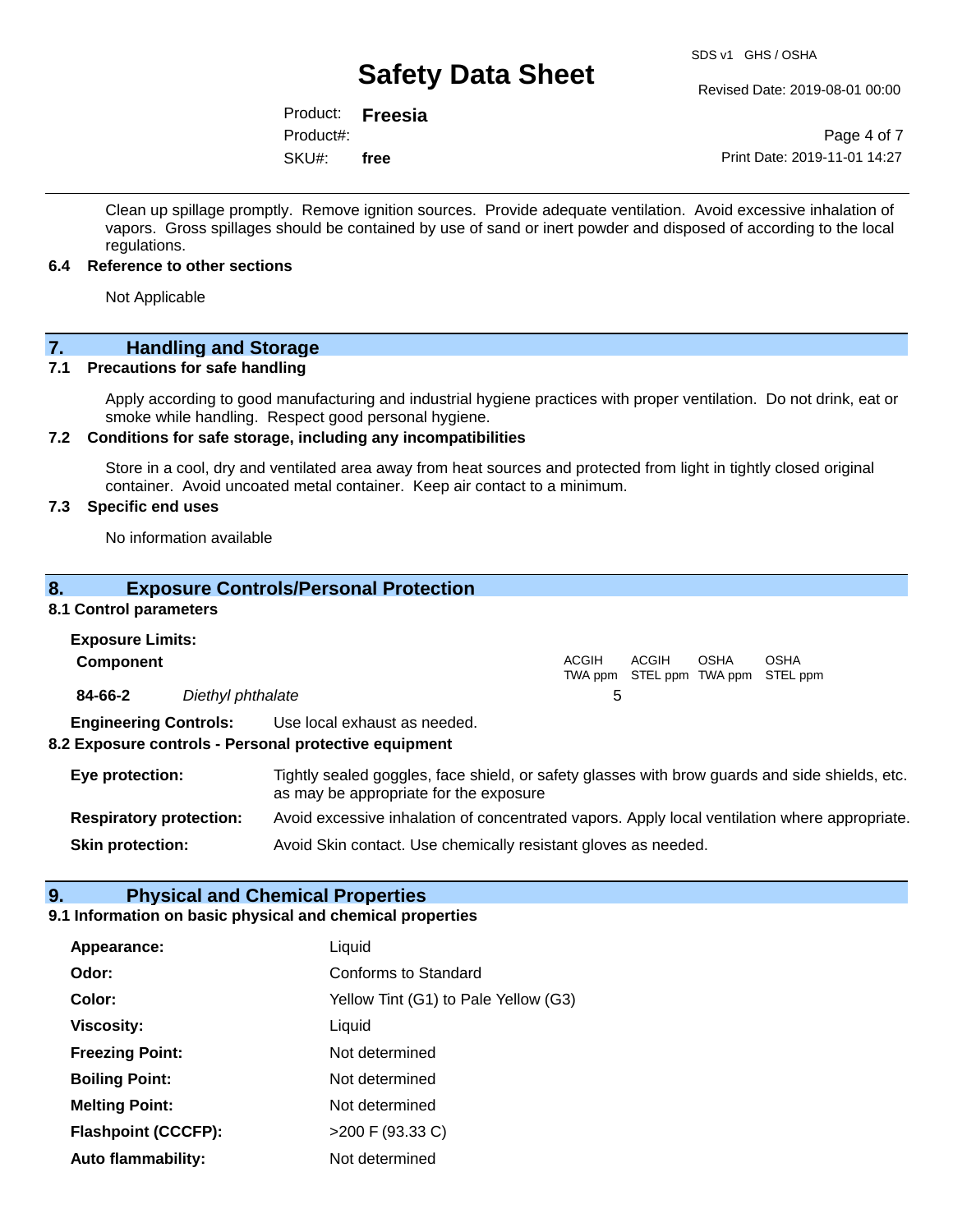#### SDS v1 GHS / OSHA

# **Safety Data Sheet**

Revised Date: 2019-08-01 00:00

Product: **Freesia** SKU#: Product#: **free**

Page 5 of 7 Print Date: 2019-11-01 14:27

| <b>Explosive Properties:</b> | None Expected |
|------------------------------|---------------|
| <b>Oxidizing properties:</b> | None Expected |
| Vapor Pressure (mmHg@20 C):  | 0.0190        |
| %VOC:                        | 0.02          |
| Specific Gravity @ 25 C:     | 1.0670        |
| Density @ 25 C:              | 1.0640        |
| Refractive Index @ 20 C:     | 1.5160        |
| Soluble in:                  | Oil           |

# **10. Stability and Reactivity**

| 10.1 Reactivity                         | None                                               |
|-----------------------------------------|----------------------------------------------------|
| <b>10.2 Chemical stability</b>          | Stable                                             |
| 10.3 Possibility of hazardous reactions | None known                                         |
| <b>10.4 Conditions to avoid</b>         | None known                                         |
| 10.5 Incompatible materials             | Strong oxidizing agents, strong acids, and alkalis |
| 10.6 Hazardous decomposition products   | None known                                         |

# **11. Toxicological Information**

## **11.1 Toxicological Effects**

Acute Toxicity Estimates (ATEs) based on the individual Ingredient Toxicity Data utilizing the "Additivity Formula"

| Acute toxicity - Oral - (Rat) mg/kg                | (LD50: 3457.9652) May be harmful if swallowed            |
|----------------------------------------------------|----------------------------------------------------------|
| Acute toxicity - Dermal - (Rabbit) mg/kg           | Not classified - the classification criteria are not met |
| Acute toxicity - Inhalation - (Rat) mg/L/4hr       | (LD50: 25.0985) May be harmful if inhaled                |
| <b>Skin corrosion / irritation</b>                 | May be harmful if inhaled                                |
| Serious eye damage / irritation                    | Not classified - the classification criteria are not met |
| <b>Respiratory sensitization</b>                   | Not classified - the classification criteria are not met |
| <b>Skin sensitization</b>                          | May cause an allergic skin reaction                      |
| <b>Germ cell mutagenicity</b>                      | Not classified - the classification criteria are not met |
| Carcinogenicity                                    | Not classified - the classification criteria are not met |
| <b>Reproductive toxicity</b>                       | Not classified - the classification criteria are not met |
| Specific target organ toxicity - single exposure   | Not classified - the classification criteria are not met |
| Specific target organ toxicity - repeated exposure | Not classified - the classification criteria are not met |
| <b>Aspiration hazard</b>                           | Not classified - the classification criteria are not met |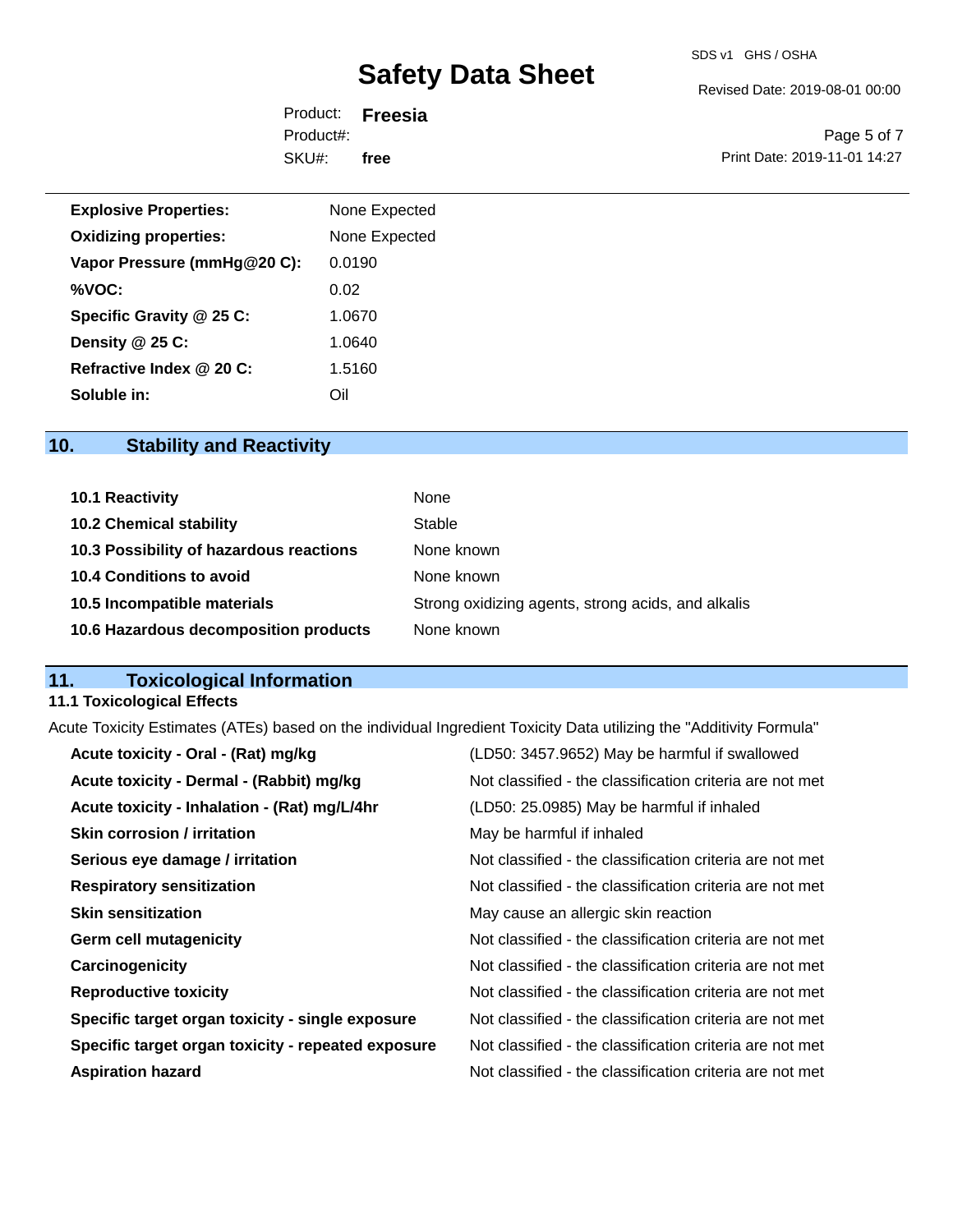SDS v1 GHS / OSHA

Revised Date: 2019-08-01 00:00

Product: **Freesia** SKU#: Product#: **free**

Page 6 of 7 Print Date: 2019-11-01 14:27

| 12.<br><b>Ecological Information</b> |                                                          |
|--------------------------------------|----------------------------------------------------------|
| <b>12.1 Toxicity</b>                 |                                                          |
| <b>Acute acquatic toxicity</b>       | Not classified - the classification criteria are not met |
| <b>Chronic acquatic toxicity</b>     | Toxic to aquatic life with long lasting effects          |
| <b>Toxicity Data on soil</b>         | no data available                                        |
| <b>Toxicity on other organisms</b>   | no data available                                        |
| 12.2 Persistence and degradability   | no data available                                        |
| 12.3 Bioaccumulative potential       | no data available                                        |
| 12.4 Mobility in soil                | no data available                                        |
| 12.5 Other adverse effects           | no data available                                        |
|                                      |                                                          |

### **13. Disposal Conditions**

#### **13.1 Waste treatment methods**

Do not allow product to reach sewage systems. Dispose of in accordance with all local and national regulations. Send to a licensed waste management company.The product should not be allowed to enter drains, water courses or the soil. Do not contaminate ponds, waterways or ditches with chemical or used container.

### **14. Transport Information**

| <b>Marine Pollutant</b>                                       | Yes. Ingredient of greatest environmental impact:<br>120-51-4 : (20 - 30 %) : Benzyl Benzoate |              |                                     |                 |               |
|---------------------------------------------------------------|-----------------------------------------------------------------------------------------------|--------------|-------------------------------------|-----------------|---------------|
| <b>Regulator</b>                                              |                                                                                               | <b>Class</b> | <b>Pack Group</b>                   | <b>Sub Risk</b> | UN-nr.        |
| U.S. DOT (Non-Bulk)                                           |                                                                                               |              | Not Regulated - Not Dangerous Goods |                 |               |
| <b>Chemicals NOI</b>                                          |                                                                                               |              |                                     |                 |               |
| <b>ADR/RID (International Road/Rail)</b>                      |                                                                                               |              |                                     |                 |               |
| <b>Environmentally Hazardous</b><br>Substance, Liquid, n.o.s. |                                                                                               | 9            | $\mathbf{III}$                      |                 | <b>UN3082</b> |
| <b>IATA (Air Cargo)</b>                                       |                                                                                               |              |                                     |                 |               |
| <b>Environmentally Hazardous</b><br>Substance, Liquid, n.o.s. |                                                                                               | 9            | Ш                                   |                 | <b>UN3082</b> |
| IMDG (Sea)                                                    |                                                                                               |              |                                     |                 |               |
| <b>Environmentally Hazardous</b><br>Substance, Liquid, n.o.s. |                                                                                               | 9            | Ш                                   |                 | UN3082        |

|  | 15. | <b>Regulatory Information</b> |
|--|-----|-------------------------------|
|--|-----|-------------------------------|

#### **U.S. Federal Regulations**

**TSCA (Toxic Substance Control Act)** All components of the substance/mixture are listed or exempt

**40 CFR(EPCRA, SARA, CERCLA and CAA)** This product contains the following components:

84-66-2 201-550-6 40 - 50 % Diethyl phthalate

**U.S. State Regulations**